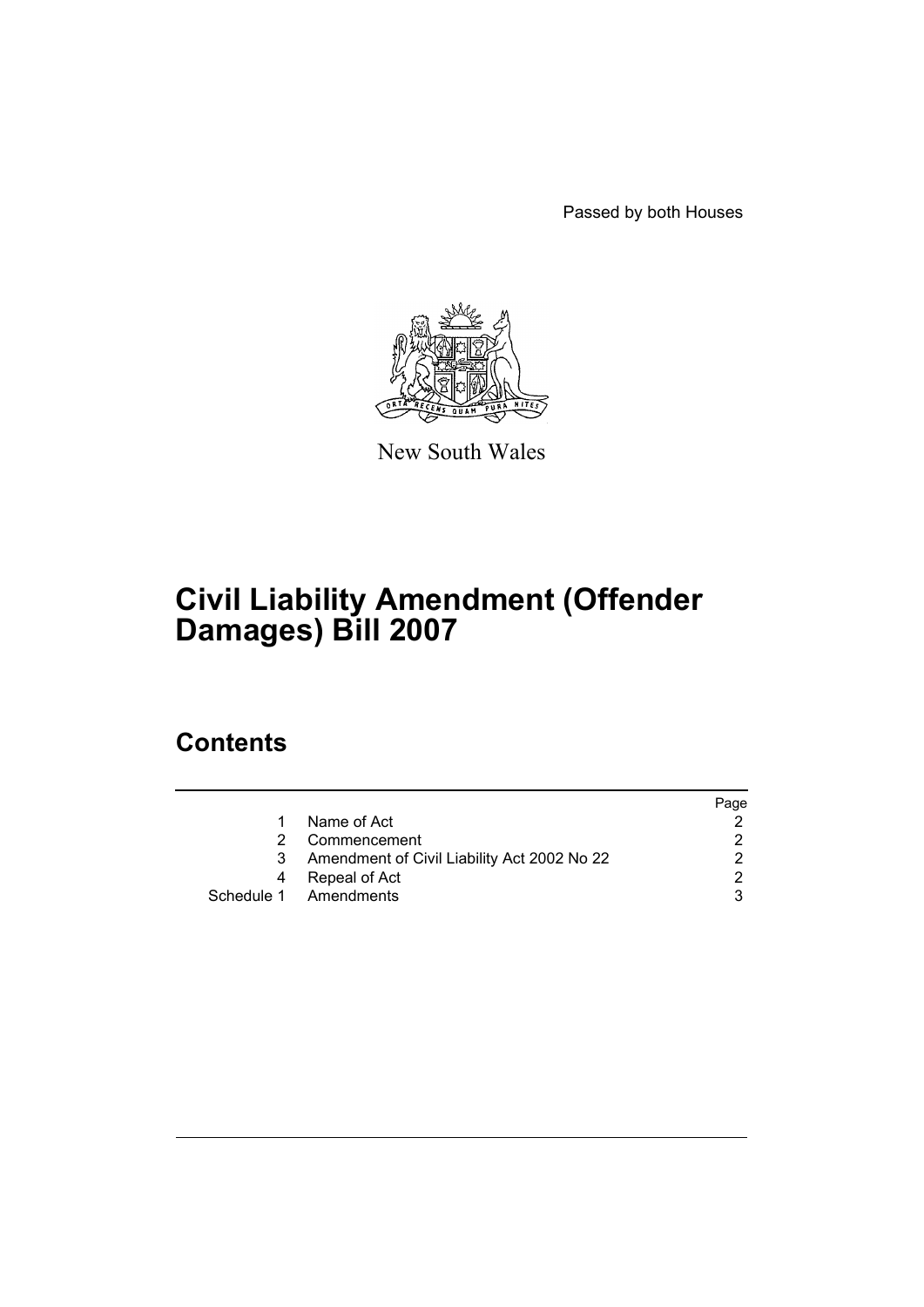*I certify that this PUBLIC BILL, which originated in the LEGISLATIVE COUNCIL, has finally passed the LEGISLATIVE COUNCIL and the LEGISLATIVE ASSEMBLY of NEW SOUTH WALES.*

*Legislative Council 2007* *Clerk of the Parliaments*



New South Wales

# **Civil Liability Amendment (Offender Damages) Bill 2007**

Act No , 2007

An Act to amend the *Civil Liability Act 2002* to make further provision for medical assessment of disputes and transitional arrangements concerning claims for offender damages.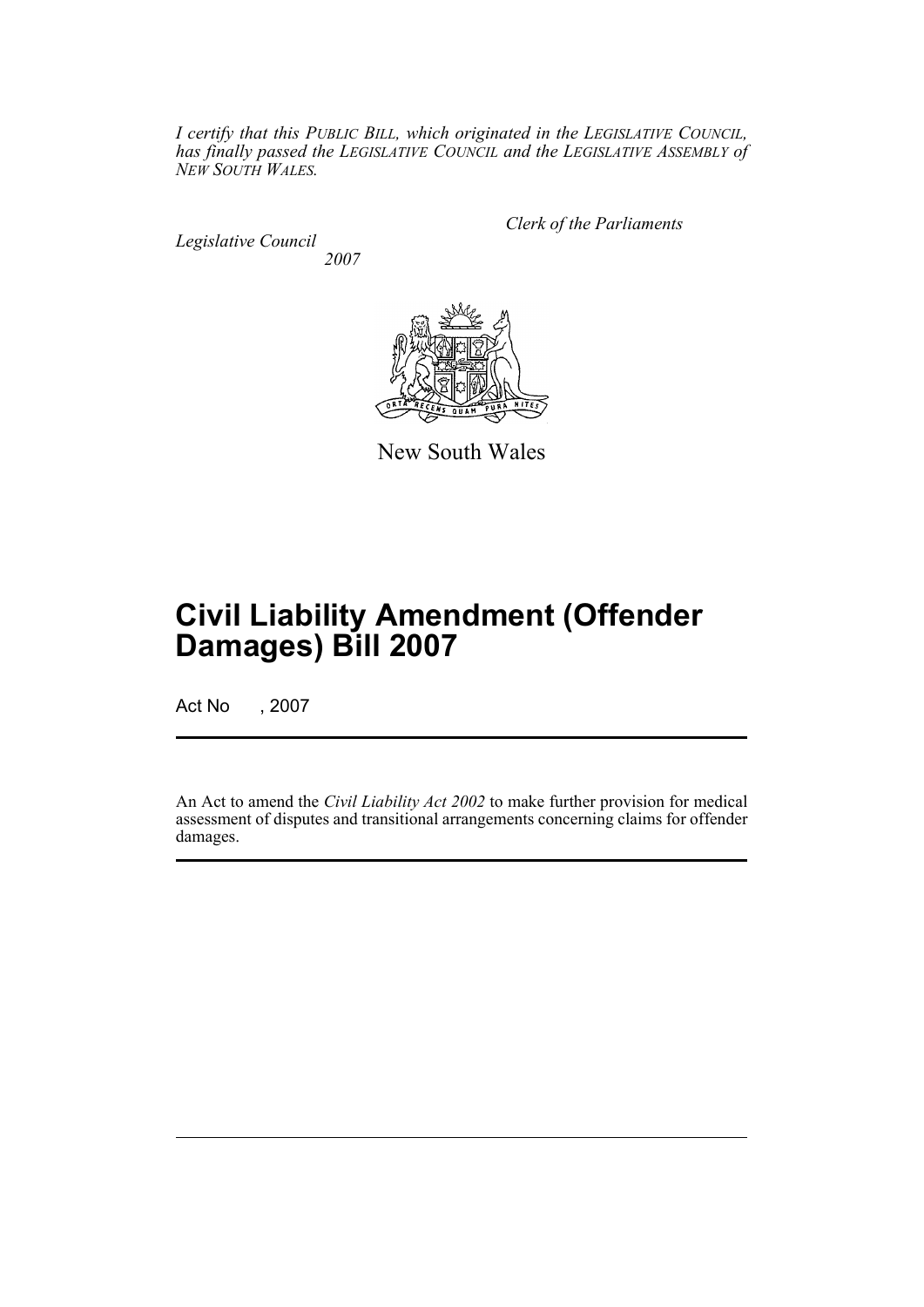#### <span id="page-2-0"></span>**The Legislature of New South Wales enacts:**

#### **1 Name of Act**

This Act is the *Civil Liability Amendment (Offender Damages) Act 2007*.

#### <span id="page-2-1"></span>**2 Commencement**

This Act commences on the date of assent to this Act.

#### <span id="page-2-2"></span>**3 Amendment of Civil Liability Act 2002 No 22**

The *Civil Liability Act 2002* is amended as set out in Schedule 1.

#### <span id="page-2-3"></span>**4 Repeal of Act**

- (1) This Act is repealed on the day following the day on which this Act commences.
- (2) The repeal of this Act does not, because of the operation of section 30 of the *Interpretation Act 1987*, affect any amendment made by this Act.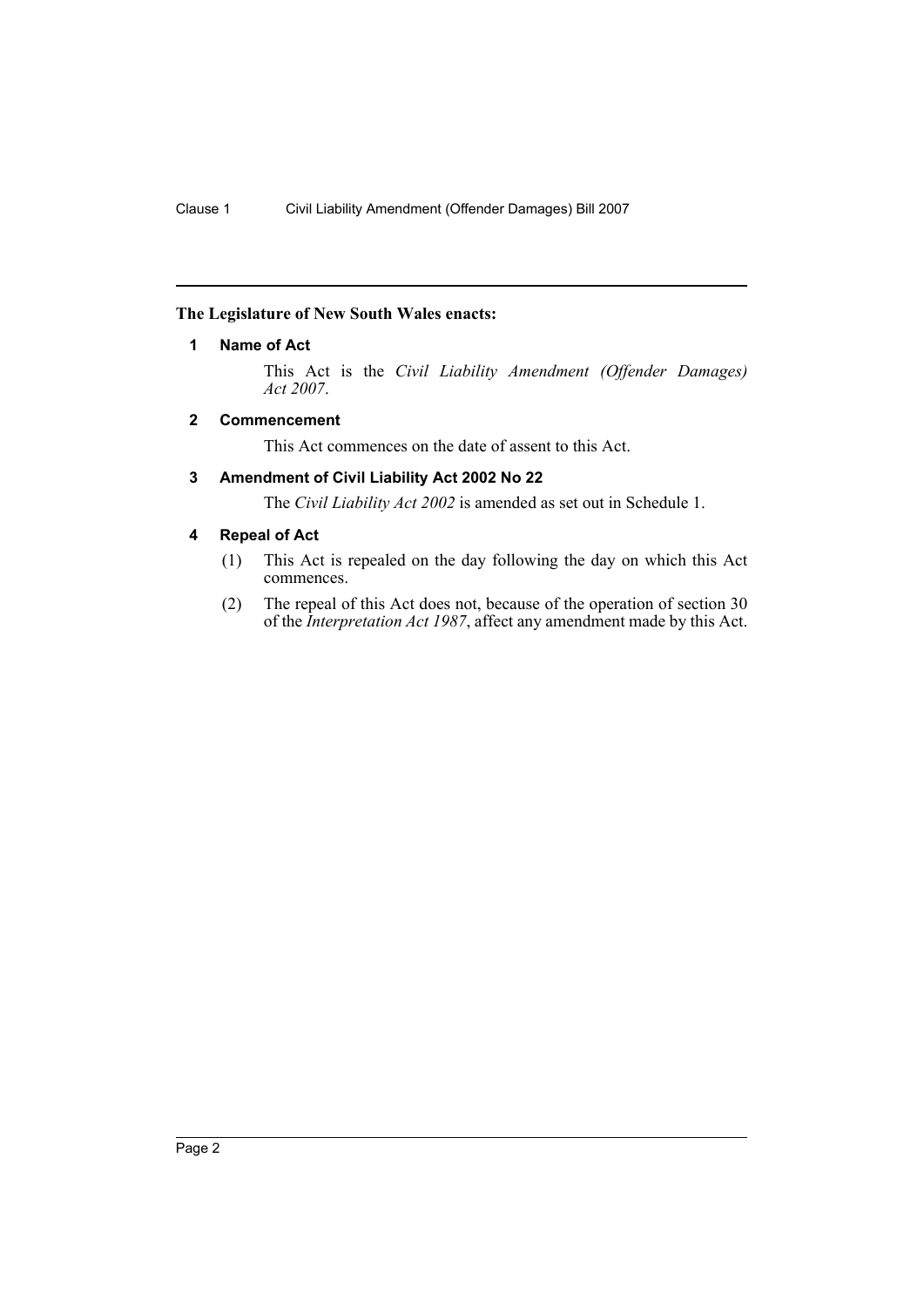Amendments **Amendments** Schedule 1

### <span id="page-3-0"></span>**Schedule 1 Amendments**

(Section 3)

**[1] Section 26A Definitions**

Insert in alphabetical order in section 26A (1):

*injury* means personal injury and includes the following:

- (a) impairment of a person's physical or mental condition,
- (b) disease.

*personal injury damages* means damages that relate to the death of or injury to a person.

#### **[2] Section 26A (2)**

Omit the subsection.

#### **[3] Section 26D Assessment of permanent impairment**

Insert after section 26D (3):

(3A) A dispute about the degree of permanent impairment of an injured offender cannot be referred for assessment unless the offender has provided the protected defendant with a medical report by a medical practitioner that assesses that the degree of permanent impairment of the injured offender is at least 15% and sets out the medical practitioner's reasons for that assessment.

#### **[4] Section 26M Victim trust fund available to satisfy eligible victim claims**

Omit section 26M (4). Insert instead:

- (4) A claim is not finally determined if:
	- (a) any period for bringing an appeal as of right in respect of the claim has not expired (ignoring any period that may be available by way of extension of time to appeal), or
	- (b) any appeal in respect of the claim is pending (whether or not it is an appeal brought as of right).

#### **[5] Section 26R Payment to offender of trust fund surplus**

Insert after section 26R (1):

- (1A) A claim is not finally determined if:
	- (a) any period for bringing an appeal as of right in respect of the claim has not expired (ignoring any period that may be available by way of extension of time to appeal), or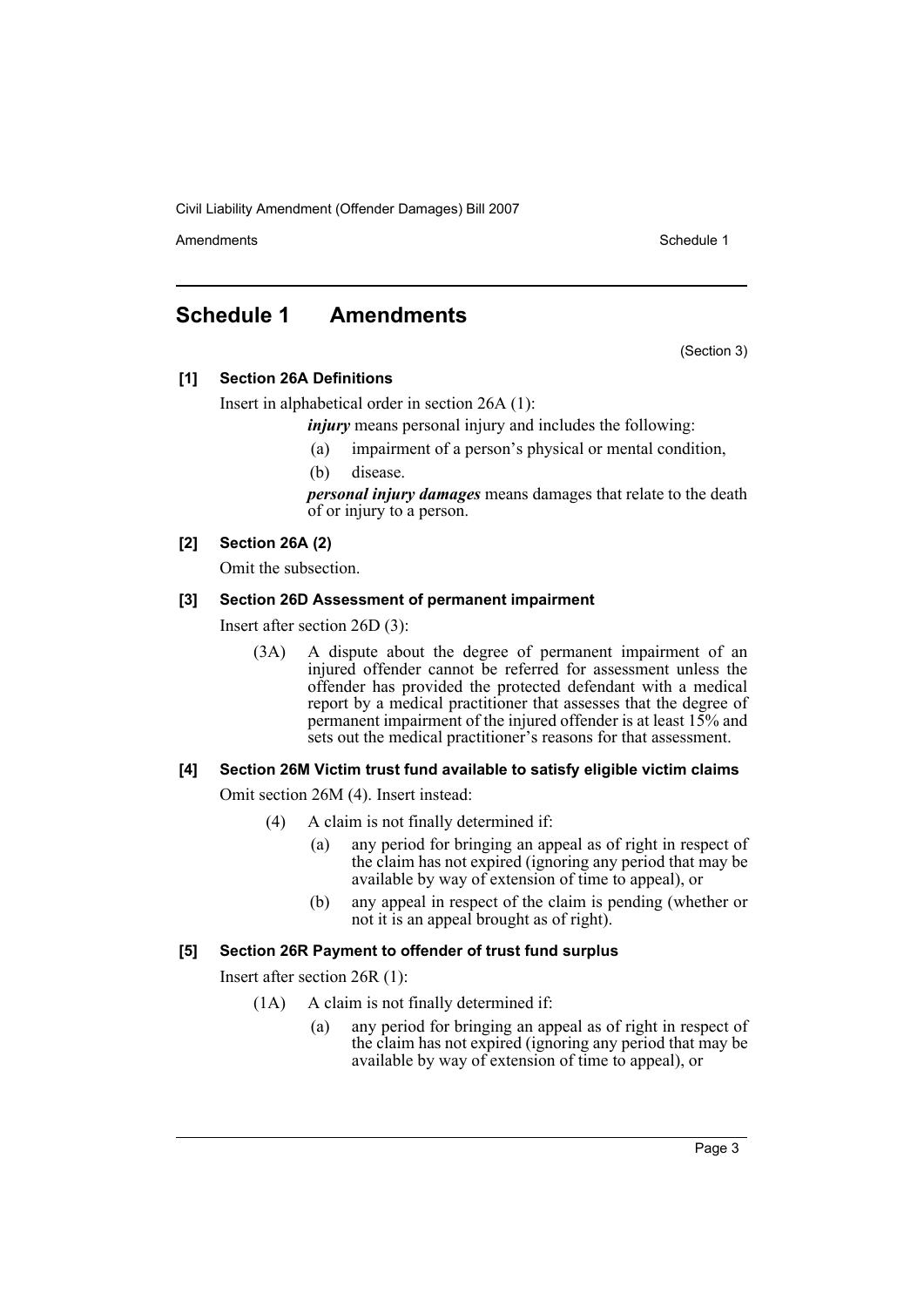Schedule 1 Amendments

(b) any appeal in respect of the claim is pending (whether or not it is an appeal brought as of right).

#### **[6] Schedule 1 Savings and transitional provisions**

Insert at the end of clause 1 (1):

*Civil Liability Amendment (Offender Damages) Act 2007*

#### **[7] Schedule 1, clause 1A**

Insert after clause 1 of Schedule 1:

#### **1A Final determination of proceedings**

For the purposes of this Schedule, proceedings are not finally determined if:

- (a) any period for bringing an appeal as of right in respect of the proceedings has not expired (ignoring any period that may be available by way of extension of time to appeal), or
- (b) any appeal in respect of the proceedings is pending (whether or not it is an appeal brought as of right).

#### **[8] Schedule 1, clause 25 Deemed commencement of, and application of, amendments to section 3B (1) (a)**

Omit clause 25 (5). Insert instead:

(5) Despite subclause (4), this clause does apply for the purpose of the application of Division 6 of Part 2A to an award of damages made against a protected defendant before the commencement of this clause (even if any proceedings resulting in or in respect of that award were finally determined before that commencement). This clause does not apply for that purpose if the award has been wholly or partly satisfied (before or after the commencement of this clause) by payment to or at the direction of the person to whom the damages were awarded.

#### **[9] Schedule 1, clause 26 Definition of "offender in custody" in section 26A**

Omit clause 26 (4). Insert instead:

(4) Despite subclause (3), this clause does apply for the purpose of the application of Division 6 of Part 2A to an award of damages made against a protected defendant before the commencement of this clause (even if any proceedings resulting in or in respect of that award were finally determined before that commencement). This clause does not apply for that purpose if the award has been wholly or partly satisfied (before or after the commencement of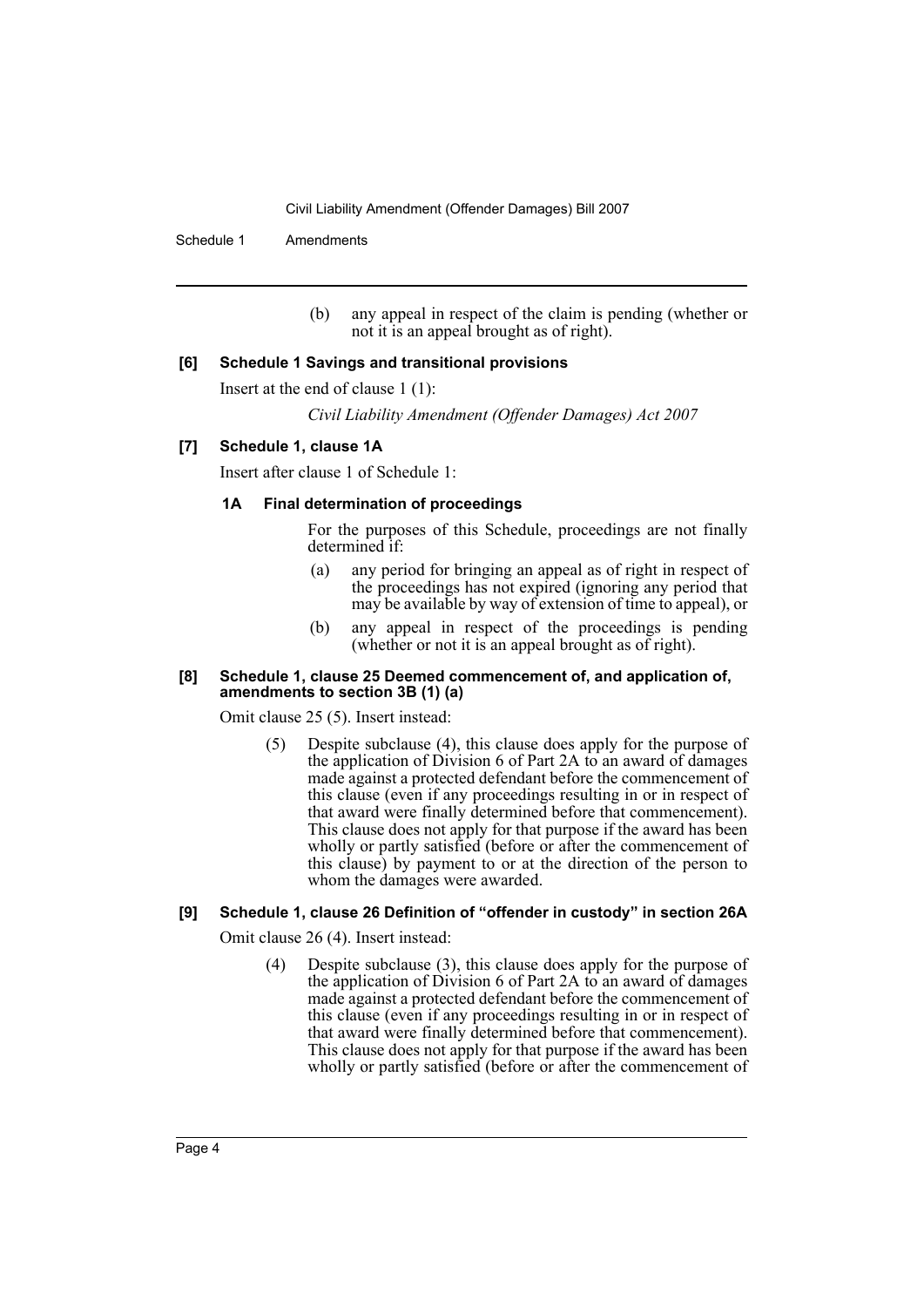Amendments **Amendments** Schedule 1

this clause) by payment to or at the direction of the person to whom the damages were awarded.

#### **[10] Schedule 1, Part 10**

Insert after Part 9 of Schedule 1:

### **Part 10 Provisions consequent on enactment of Civil Liability Amendment (Offender Damages) Act 2007**

#### **27 Definition**

In this Part, *2007 amending Act* means the *Civil Liability Amendment (Offender Damages) Act 2007*.

#### **28 Definition of "personal injury damages"**

- (1) The amendments made by the 2007 amending Act to section 26A (*the 26A amendments*) extend to civil liability arising, and any award of damages in respect of such civil liability made, before the commencement of those amendments.
- (2) The 26A amendments do not affect any final determination of legal proceedings made by a court or tribunal before the commencement of those amendments.
- (3) Despite subclause (2), the 26A amendments do apply for the purpose of the application of Division 6 of Part 2A to an award of damages made against a protected defendant before the commencement of those amendments (even if any proceedings resulting in or in respect of that award were finally determined before that commencement). The 26A amendments do not apply for that purpose if the award has been wholly or partly satisfied (before or after commencement of the amendments) by payment to or at the direction of the person to whom the damages were awarded.

#### **29 Final determination of proceedings**

Clause 1A of this Schedule does not affect any decision of a court made before the commencement of that clause (as inserted by the 2007 amending Act).